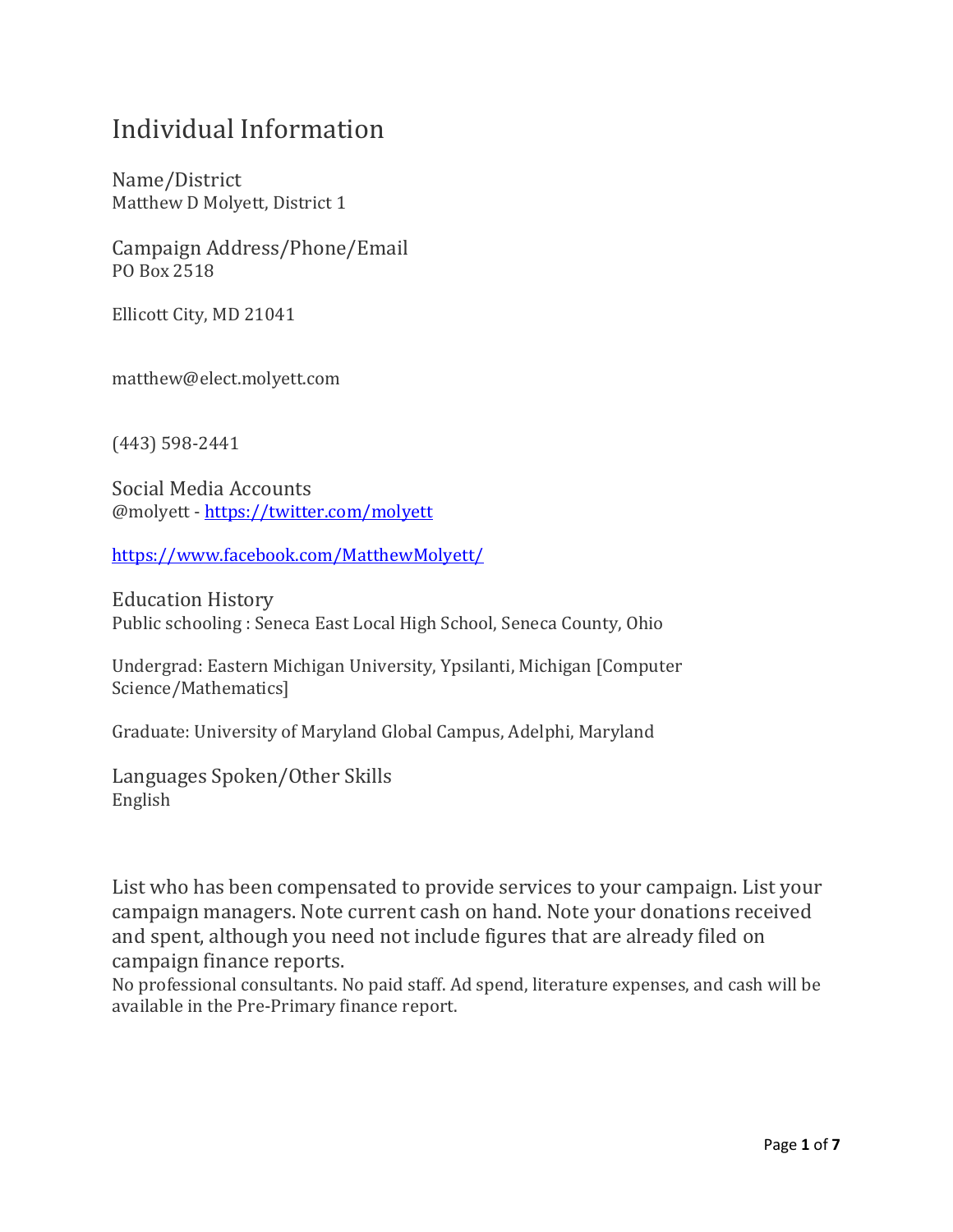List organizations/groups/committees (both education-related and not) of which you are an official member NAACP, Community Advisory Council, Columbia Democratic Club

## Community Interest / Position Questions

1. Why are you running? Explain why you are qualified to hold this position. Please include your experiences doing volunteer or non-profit work, in Howard County and elsewhere. (Character limit please 1200)

I am running for Board of Education because, as a father and a community member, I am concerned about the long term success, stability, and solvency of our community schools. The current Board of Education has shown itself unable to work together, find solutions, and make the hard decisions that the Howard County Public School System requires. As a technical leader at Cisco Systems I am required to make and execute plans and decisions regarding the handling of millions of events, network connections, and software inspections that occur daily. Understanding complex interoperating systems and processes and their underlying data is what I do. A school system the size of HCPSS is the embodiment of complex interoperating systems and processes, and these processes need to be refined and optimized. That is what I do.

2. Do you believe the Board of Education race should remain non-partisan on the ballot? If so, how is your campaign remaining non-partisan? (Character limit 1200)

Yes, the Board of Education race should remain non-partisan on the ballot. It means that the election process of the race does not exclude or shape how the voices of the community get to choose who they want. A non-partisan race allows the final ballot to be between who the community has decided are the serious candidates without the winnowing by party.

My campaign is remaining non-partisan by running in a non-partisan race. I am a Democrat because I have found the people who share my concerns to be Democrats, not because of a faithfulness to a political party. I welcome the support of and campaign advice from anyone with a commitment to finding strong anti-racist solutions to the opportunity and discipline gaps. I welcome the support of and campaign advice from anyone with a dedication to full support of LGBTQ+ acceptance and success with an extra focus to ensure that they all survive to graduation. I welcome the support of and campaign advice from anyone with who believes the identification of student educational needs should be met by the professional staff of the school and never require parents to add legal costs on top of other parenting challenges to ensure student educational needs are identified and met.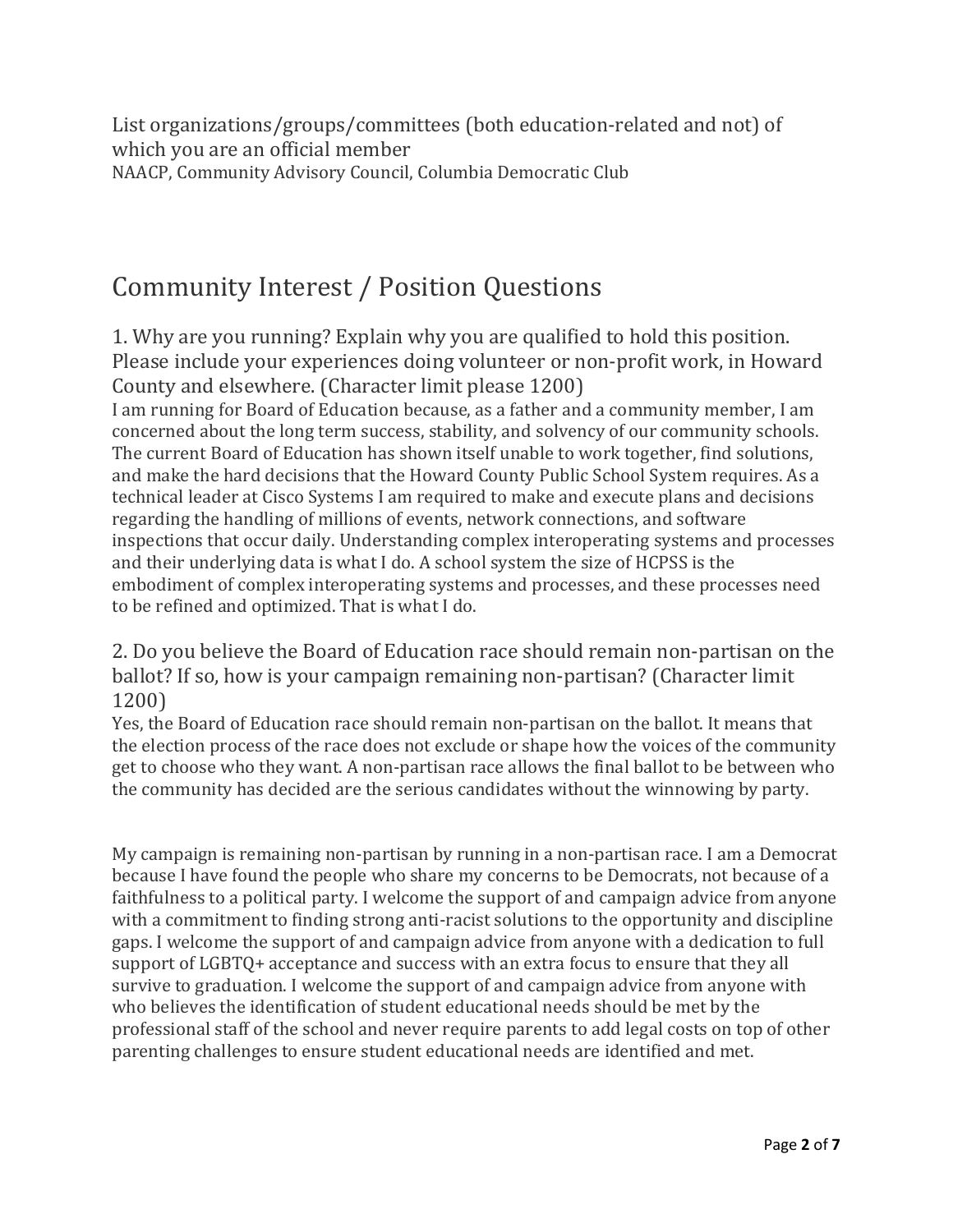I am an engaged member of the local Democratic Party and recently an officer in a Democratic club. To pretend otherwise would be disingenuous and I pride myself on being open and truthful.

3. Do you believe the Superintendent's requested budget is too high, too low or just right? If too low, how much should it be, and what other county budget items should be cut to fund it? If too high what should be cut from the request? (Character limit 1200)

The Superintendent's requested budget left the unfunded deferred maintenance expenses growing. It did not include the technology investment that the COVID-19 situation proved was long overdue. Year after year the county cuts the requested budget regardless of how trim the school attempts to craft it. This implies the county leadership does not trust the school to request defendable, truthful numbers. Rather than focus on what dollars are asked for, the school system needs to instead focus on defending that those dollars are needed.

Classroom sizes, paraeducators, arts programs, STEM curriculum, classroom and educational technology, special education accommodations, student mental health, and physical education: every one needs to be provided, needs to be protected. Prove to the county, prove to the state that investments in education are successful and required. Account for each dollar spent and ask for as much needed.

4. Over time, the County Council and Board of Education have often disagreed on where responsibility lies regarding addressing overcapacity. There are varying beliefs regarding restricting development and redistricting as tools. How do you suggest the County Council and Board of Education work together to address overcapacity issues? (Character limit 1500)

The County Council needs to assure that future planning ensures that areas of increased use, be that residential additions, new or expanded commercial locations, or increased industry, have adequate public facilities. If the traffic patterns exceed the available road space then no amount of Board of Education activity can successfully transport students through the area. Like the budget though, the Board of Education needs to show itself as an active partner in managing capacity. When a school ends up with 500 more students than capacity attending it, that is proof of poorly managed residential zoning, but it is also proof of poorly managing the school attendance areas around that zoning.

County Council needs to be more restrictive to development and the Board of Education needs to be more responsive to the zoning and planning.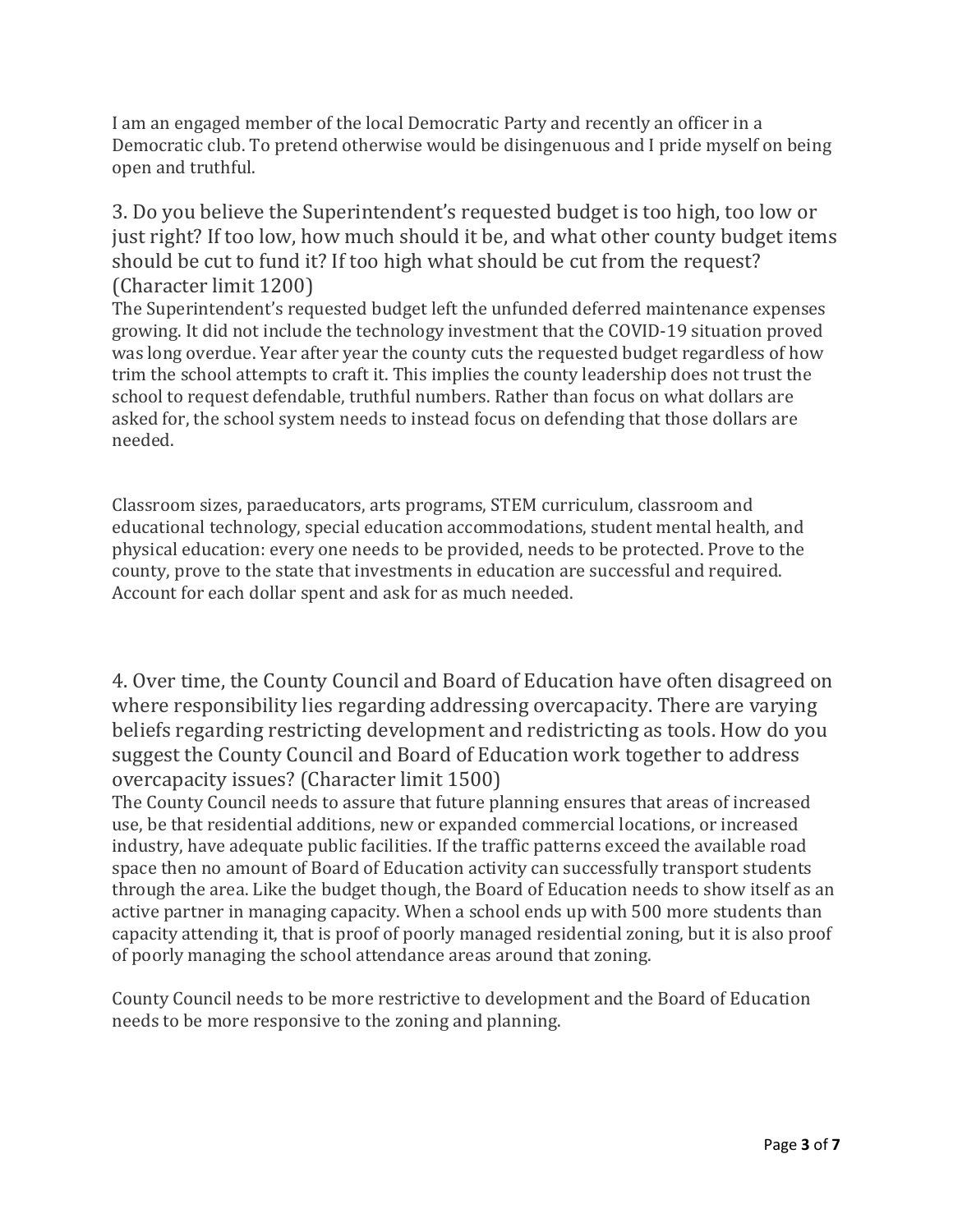5. How do you define Equity? Suggest how the HCPSS can better ensure equity. Give specific examples, including how to accomplish those goals in the budget. (Character limit 1500)

Educational equity is providing every student the resources that they require to succeed, addressing barriers, and creating individualized support systems.

The Board of Education can support this goal by ensuring, and continuing to fund, that every building has a sufficient staff of counselors. Being able to talk to the students is vital for the identification of the barriers they face.

Once the resources are enumerated, the barriers are identified, and support systems created, then the barriers to equity have to be dismantled brick by brick. Students have to be rested, fed, and feel safe at school. Their curriculum needs to be representative and relevant. They need to be respected as people. They need to be disciplined proportionally and with the mission to help them succeed.

Student data needs to be reviewed to assess whether intended equitable improvements actually help eliminate disparities.

6. What do you believe Board of Education Members can do to help students achieve their fullest potential at all levels? Please include in your answer what you believe should be done to close any achievement gaps, be specific. (Character limit 1500)

Support principals. Support principles. Fund needs. Update policies that enshine biases of the past. Advocate for the school system to governing bodies.

7. What are three things you feel should be Board priorities in the next one to three years? (Character limit 1500)

Protect student health and safety. Be conscientious stewards of taxpayer dollars. Maximize student academic success.

8. Choose a 2020 local Howard County State Bill and evaluate it. (Character limit 1200)

The 2020 legislative session ended early due to the COVID-19 situation.

9. How would you as a Board Member, oversee, review and instruct the Superintendent? Give a specific example of each, where the Board of Education and Superintendent have fallen short, and done well. (Character limit 1500) I will, with the Board at large, review the contract renewal or expiration in the next terms. We will review the policies the Superintendent implements and update or amend them as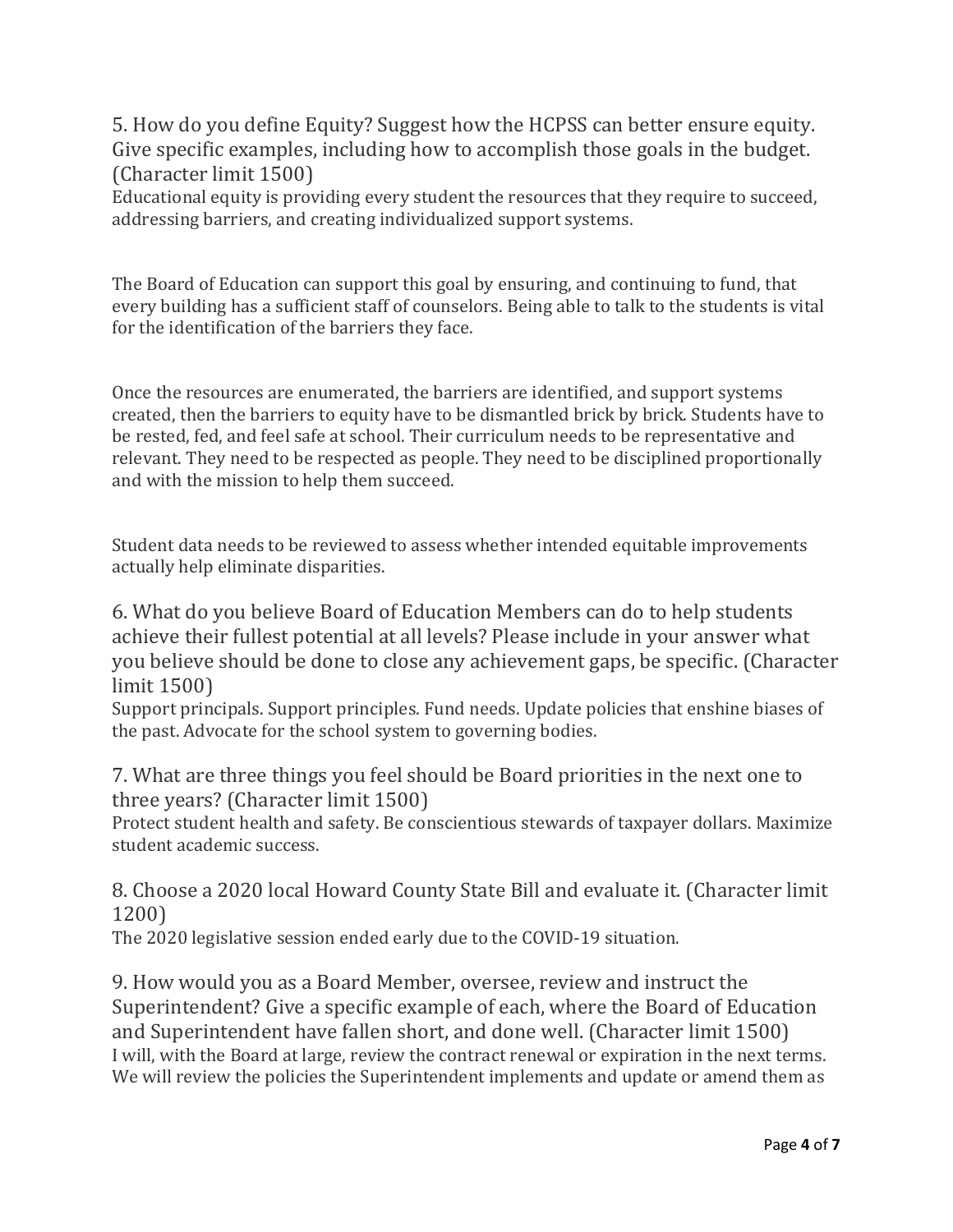necessary. I will review operating data to highlight ongoing failures and demand remediation and mitigation actions.

10. With regard to school redistricting, what do you believe are the three top priorities, in order, that should be considered as reasons to redistrict, or be goals of redistricting? How would you suggest those goals be met? What do you believe was done right and done wrong in the most recent redistricting? (Character limit 1500)

The top redistricting priority is to effectively balance the student population with the capacity of the school buildings.The second is to ensure that past decisions, biases, or mismanagement do not continue to damage future academic achievement. Third is to guarantee that all the stakeholder communities are active participants in the outcome.

The first goal and second goals can be met with an algorithmically driven process with sufficiently tagged student data and integration with county zoning, planning, and developmental permit requests. Once such a solution is in place it can be reviewed and adjusted every few years to guarantee that the extreme imbalance of the current building utilization does not occur again.

What was done right in this past redistricting process that progress was made on some of the capacity issues. Had the Board of Education not revised any of the attendance areas then over 21,000 students would have been in schools over building capacity.

2019 redistricting was a broken process starting from the Board independently constructing a widespread school attendance area adjustment plan without basing it on a shared starting point from the AAC. At the time of final public input the Board was still developing the plan that the stakeholders should have been helping provide final refinement.

11. Do you believe the HCPSS is serving the needs of the Special Education community? If not, what needs to be changed? Do you believe there is enough funding for Special Education in the current HCPSS budget? Why? (Character limit 1200)

No, HCPSS has not fully met the needs and challenges of the Special Education community. Families with children requiring special education support have, in the past, had to secure outside legal counsel to get their needs identified and have had to use legal challenges to see their children's IEPs followed. HCPSS needs to both empower and require the appropriate staff to begin processing to guarantee students receive an equitable education as early as possible. Early interventions, assisting in the initiation of 504 plans, and minimizing the barriers to establishing IEPs are all ways that the school district can work to support their special education students.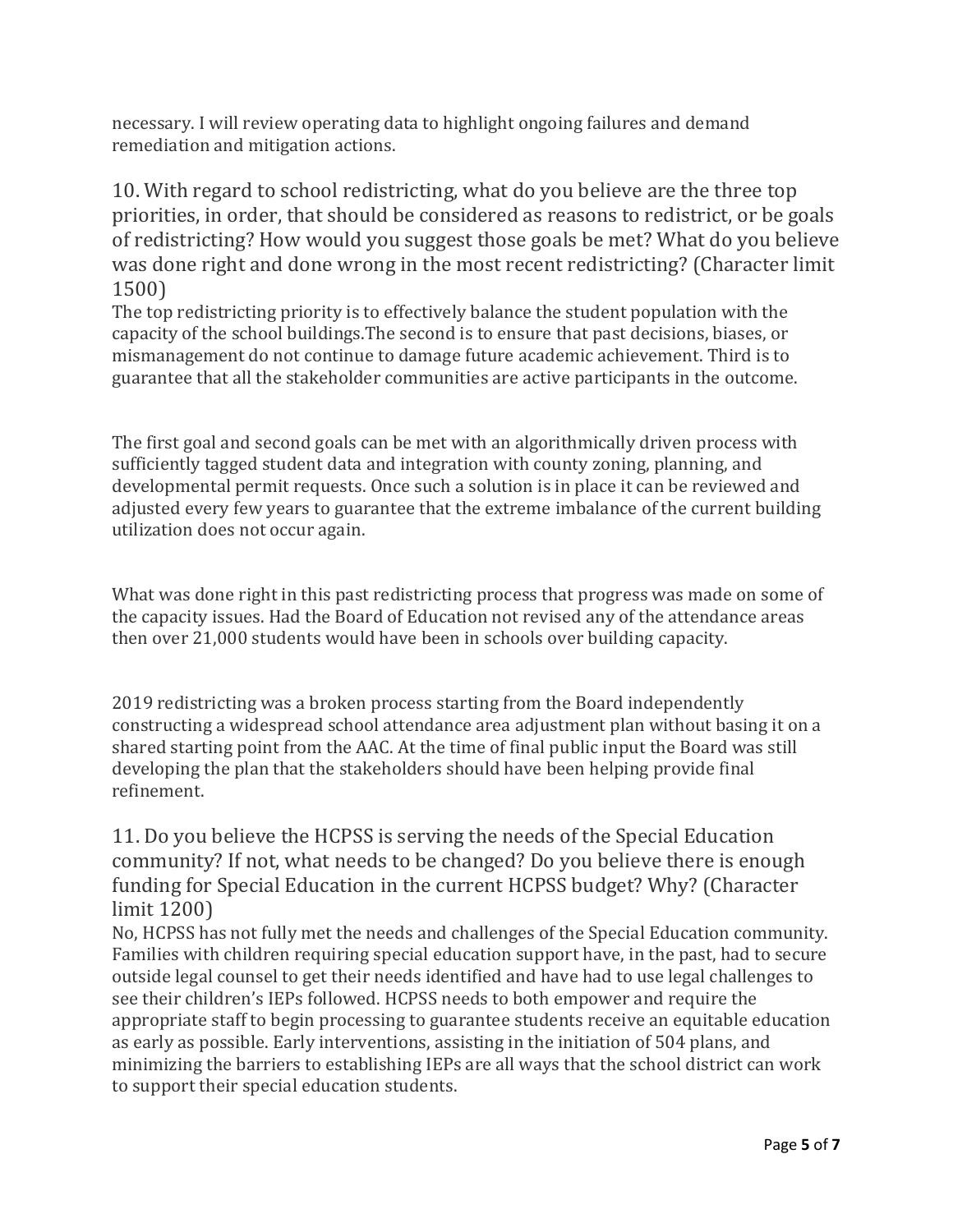Recent methods of cuts have raised challenges to Special Education even when those cuts don't come from Special Education line items. Increased class sizes mean more distractions for the students and less focus per student from the teachers. These concerns, which impact all students, are amplified when the student in question has additional educational challenges.

12. In what areas of public education do you refuse to compromise, due to strong beliefs? How would you make changes in these areas? Give examples of how you collaborated and compromised with colleagues who disagreed with you. (Character limit 1200)

Every student should receive a safe, free appropriate public education. A student's success or failure should not be able to be predicted by race, sex, gender, sexuality, native language, immigration status, family status, family income, zip code, or neighborhood. I refuse to compromise and accept that any grouping of students are simply less able.

Professionally I work in computer security. The interactions between security folks and basically everybody else is constantly a battle of disagreements. Think of every time you worked at a shared building and watched the side door be propped open so people can get through. You are seeing a great example of how security and everyone else don't get along immediately. The key is that you have to stop and look farther at what you are trying to achieve. Security and operations, both are trying to enable whatever the mission is. Look past the immediate and see what the goal is. On the Board of Education, the path forward is to remember that, regardless of what you think about any specific issue or however you feel in a day or toward people, you need to address keeping students safe, safeguarding taxpayer money, and ensuring student success.

## 13. Give examples in your personal or professional life that demonstrate your willingness to hold people accountable and include transparency for the community. (Character limit 1200)

My personal writings on my blog the past few years have been used to publicly explore the bigotry and assimilationist racism of my own family. Those same writings have been used to discuss and explore the human rights failings of leaders across the political spectrum. These explorations have come at the loss of lifelong familial relationships because maintaining individual personal relationships is not more important than community justice.

14. For incumbents, what do you feel is your legacy you have left so far on the HCPSS? For other candidates, what do you want your legacy to be and why are you the best choice to create it? (Character limit 1200)

I want analysts like Richard Kohn to look into Howard County schools and not be able to see correlations between FARMs percentages and testing scores. My ideal legacy would be